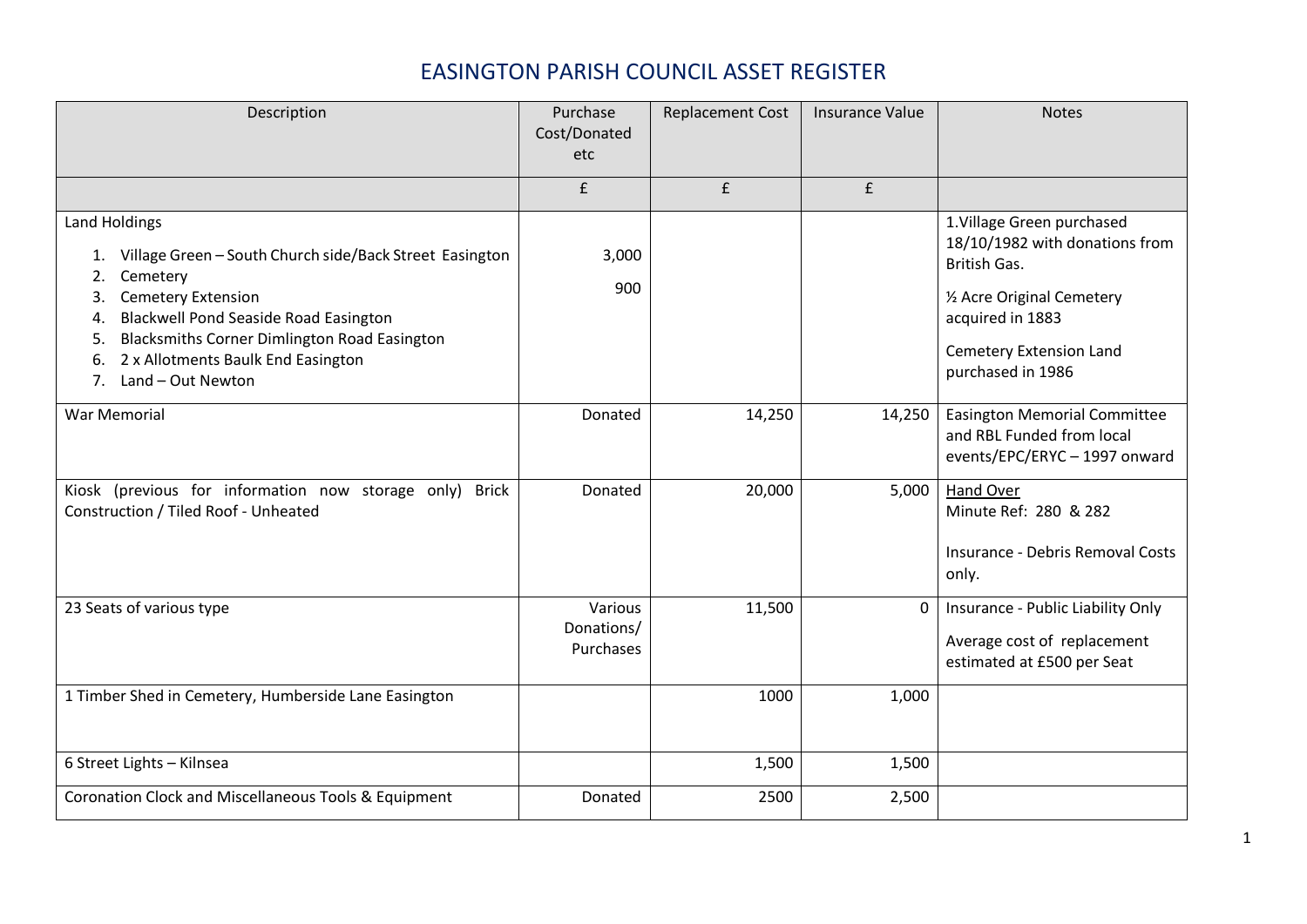| 7 Planters and 20 Hanging Baskets                                                                                                                                                                                          | Donated                     | 500    | 500    | Donated by Easington In Bloom<br>7/9/2010 - Minute Ref 227                                                               |
|----------------------------------------------------------------------------------------------------------------------------------------------------------------------------------------------------------------------------|-----------------------------|--------|--------|--------------------------------------------------------------------------------------------------------------------------|
| K6 Silver Jubilee Telephone Kiosk - Adopted for £1 from BT                                                                                                                                                                 | Adopted from<br>BT for 1.00 | 6,900  | 6,900  | Minute Ref: 320 and 322 and 324<br>and 20/09/03<br>Maintenance and upkeep to be<br>the Responsibility of SKEALS          |
| 5 Salt Bins Located:<br>Easington:<br>Entrance to Turmarr Villas / Entrance to School<br>Seaside Road/Firthholme Road Corner<br>Kilnsea:<br>Long Bank Bend and Crown and Anchor Corner - Kilnsea<br>Plus 1 x Salt Spreader | 799.00                      | 1,000  | 1,000  | Minute Ref: 231                                                                                                          |
| <b>Bus Shelter</b>                                                                                                                                                                                                         | 157.00                      | 6,000  | 6,000  | Erected in 1975                                                                                                          |
| Village Trail - Donated by Skeals                                                                                                                                                                                          | Donated                     | 1,500  | 1,500  | Minute Ref: 253 - Maintained by<br><b>SKEALS</b>                                                                         |
| Defibrillator x 2                                                                                                                                                                                                          | Donated                     | 3,000  | 3,000  | Minute<br>Ref: 255<br>$\overline{\phantom{m}}$<br>Gassco<br>(Easington)<br>Minute Ref: 290 Eon Grant<br>Funded (Kilnsea) |
| Dell Inspiron 17 3793 NVIDIA - Laptop                                                                                                                                                                                      | 729.00                      | 729.00 | 729.00 | Minute Ref: 20/11/29                                                                                                     |
| Samsung Galaxy A21s                                                                                                                                                                                                        | 150.00                      | 150.00 | 150.00 | Minute Ref: 20/11/29                                                                                                     |
| Notebook Carry Case - Blue                                                                                                                                                                                                 | 17.00                       | 17.00  | 17.00  | Minute Ref: 20/11/29                                                                                                     |
| <b>Total Replacement Cost</b>                                                                                                                                                                                              |                             | 70,546 | 44,046 |                                                                                                                          |

**The amounts detailed above do not include VAT which can be reclaimed**

**ERYC – Litter Bins are responsibility of the Local Authority for both Material Damage and Public Liability Insurance and are not included above**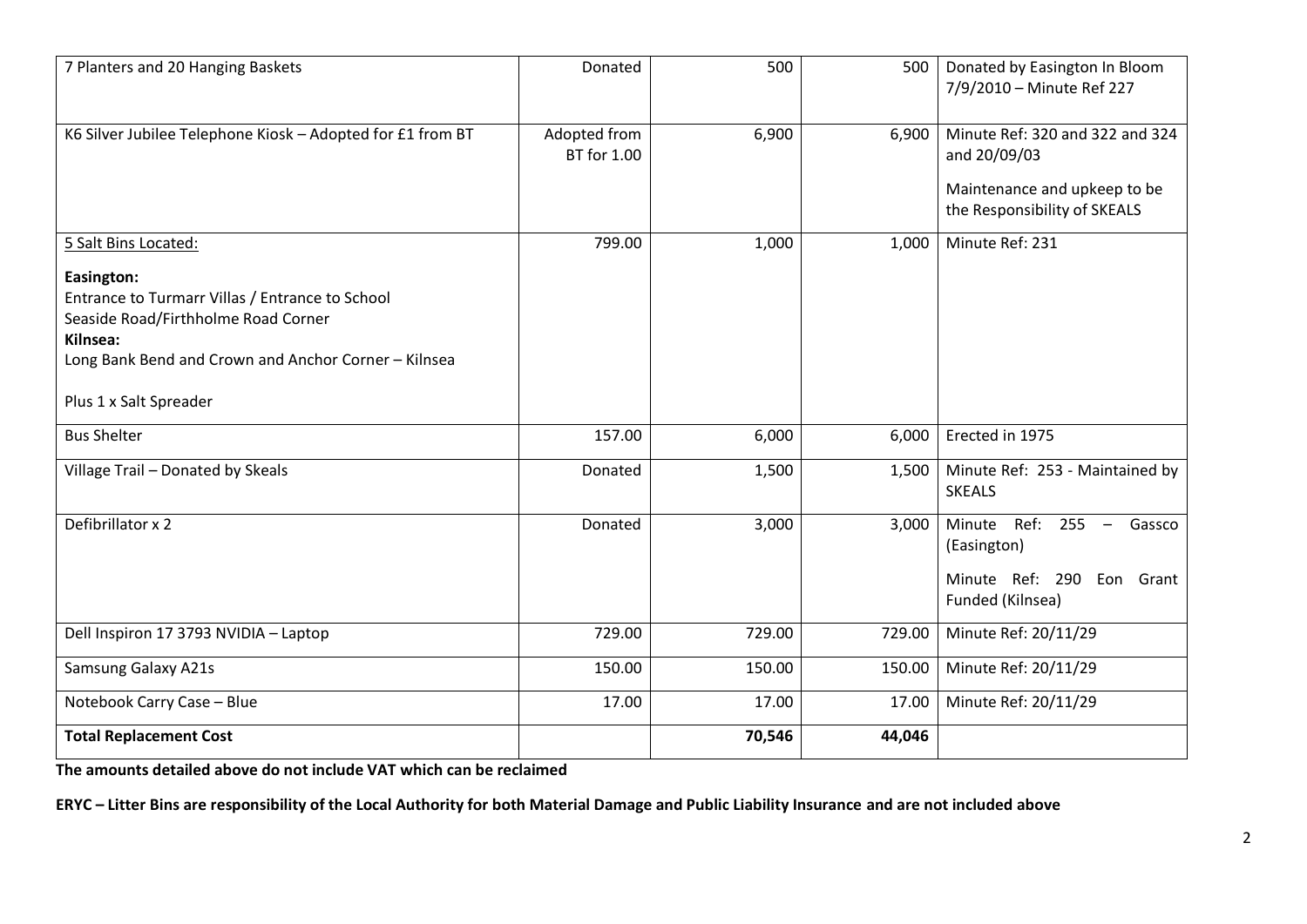|     | <b>Parish Seats</b>                                   | Kilnsea     | Easington   | <b>Notes</b>                    |
|-----|-------------------------------------------------------|-------------|-------------|---------------------------------|
| 1.  | Bench Near the Blue Bell                              | $\boxtimes$ | $\Box$      |                                 |
| 2.  | Bench Seat nr Kilnsea Church                          | $\boxtimes$ | $\Box$      |                                 |
| 3.  | Seat near The Nookin                                  | $\boxtimes$ | $\Box$      |                                 |
| 4.  | Seat outside the Cemetery                             | $\Box$      | $\boxtimes$ |                                 |
| 5.  | Seat down Humber Lane                                 | $\Box$      | $\boxtimes$ | Gassco funded Minute Ref: 298   |
| 6.  | Seat halfway down Westfield Lane                      | $\Box$      | $\boxtimes$ |                                 |
| 7.  | Seat at Hull Road End of Westfield Lane - Vin Clubley | $\Box$      | $\boxtimes$ |                                 |
| 8.  | Dimlington Bungalows Seat                             | $\Box$      | $\boxtimes$ |                                 |
| 9.  | Jubilee Seat nr Briary Cottages                       | $\Box$      | $\boxtimes$ |                                 |
| 10. | Perenco/BP Footpath Seat                              | $\Box$      | $\boxtimes$ | Donated Easington Amenity Group |
| 11. | Bench Seat in Square                                  | $\Box$      | $\boxtimes$ |                                 |
| 12. | Bench Seat in Square                                  | $\Box$      | $\boxtimes$ |                                 |
| 13. | Bench Seat - Bus Shelter                              | $\Box$      | $\boxtimes$ |                                 |
| 14. | Bench Seat - Blacksmiths Corner                       | $\Box$      | $\boxtimes$ |                                 |
| 15. | Bench Seat inside the Village Garden                  | $\Box$      | $\boxtimes$ | Donated                         |
| 16. | Seat near Village Garden (Dorothy McHardy)            | $\Box$      | $\boxtimes$ | Donated                         |
| 17. | Seat - Seaside Road Easington                         | $\Box$      | $\boxtimes$ |                                 |
| 18. | Seat Seaside Road/Firthholme Road Corner              | $\Box$      | $\boxtimes$ |                                 |
| 19. | Seat and Table - Cliff Top nr Caravan Park            | $\Box$      | $\boxtimes$ |                                 |